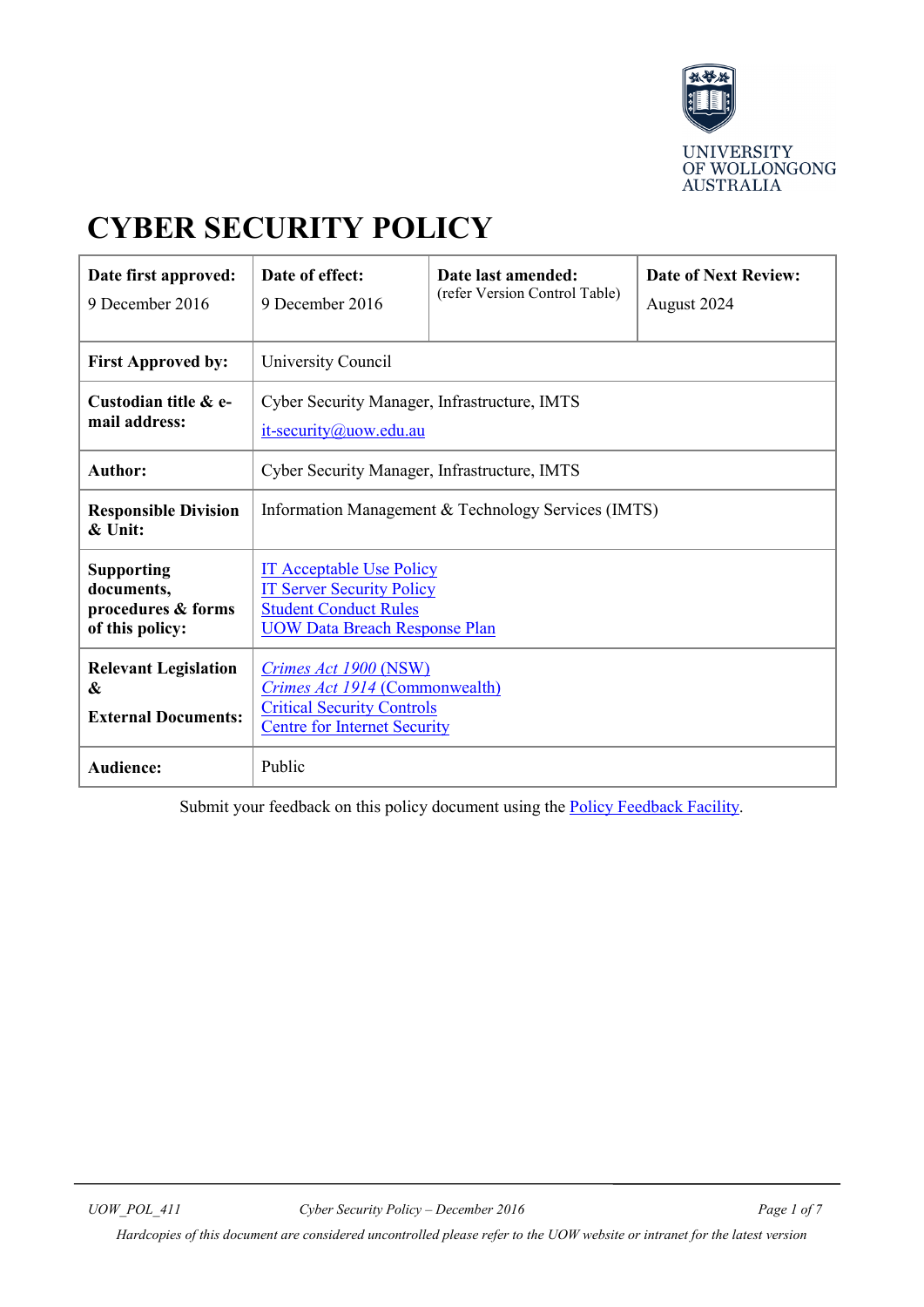

| Contents       |  |
|----------------|--|
|                |  |
|                |  |
|                |  |
|                |  |
| 5 <sup>5</sup> |  |
|                |  |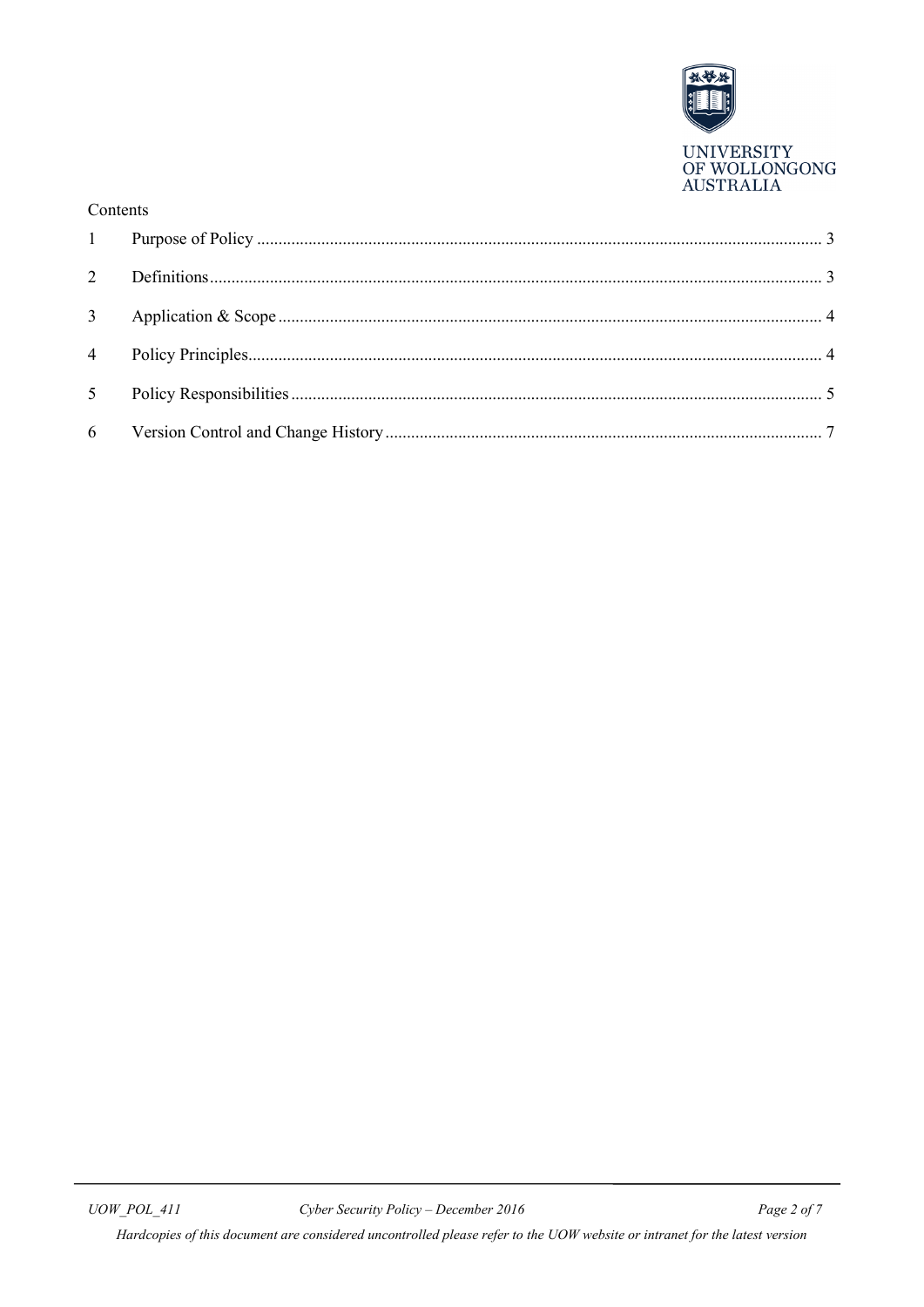

## <span id="page-2-0"></span>1 **Purpose of Policy**

- 1. This document sets out University policy on Cyber Security.
- 2. Cyber Security is about defending IT Facilities and Services and stored data from unauthorised access, use, disclosure, disruption, modification and destruction. It is concerned with ensuring integrity, availability, confidentiality and safety of data and services; and ensures controls are proportionate to risk.
- 3. The University recognises the importance of Cyber security. It is committed to ensuring all University activities involving information technology are appropriately defended against Cyber security threats.
- 4. The University recognises that successful implementation of Cyber security relies on having a wellinformed user community combined with effective management procedures. This overarching policy is supported by a Cyber Security framework which includes supplementary policies; guidelines on specific topics; operational practices; action plans; technology controls; education programs and monitoring and assurance activities.
- 5. The University of Wollongong is committed to the appropriate use of Information Technology and Services to support its learning, teaching, research, administrative, and service functions. The IT Acceptable Use policy defines acceptable behaviour expected of Users of University IT Facilities and Services. The University requires users to comply with the IT policies and associated requirements governing the Use of IT Facilities and Services as a condition of their use. These are accessible on the [University Policy Directory.](http://www.uow.edu.au/about/policy/)

| <b>Word/Term</b>              | Definition (with examples if required)                                                                                                                                                                                                  |  |
|-------------------------------|-----------------------------------------------------------------------------------------------------------------------------------------------------------------------------------------------------------------------------------------|--|
| Cyber security                | The practice of defending computing devices, networks and stored data from<br>unauthorised access, use, disclosure, disruption, modification or destruction                                                                             |  |
| <b>Cyber Security Team</b>    | Capability appointed by the Director, IMTS. Their responsibilities are outlined in the<br><b>Cyber Security Policy</b>                                                                                                                  |  |
| <b>IMTS</b>                   | Information Management & Technology Services at the University of Wollongong.                                                                                                                                                           |  |
| IT Facilities and<br>Services | Information Technology facilities operated by or on behalf of the University. This<br>includes services and systems and associated computing hardware and software used<br>for the communication, processing and storage of information |  |
| University                    | University of Wollongong and controlled entities                                                                                                                                                                                        |  |
| University network            | The network infrastructure used by the University including all network services on<br>main campus and satellite campuses with trusted access to UOW services                                                                           |  |
| User                          | A person assigned a User Account by the University or a person who is otherwise<br>authorised to use University IT Facilities and Services                                                                                              |  |

## <span id="page-2-1"></span>2 **Definitions**

*Hardcopies of this document are considered uncontrolled please refer to the UOW website or intranet for the latest version*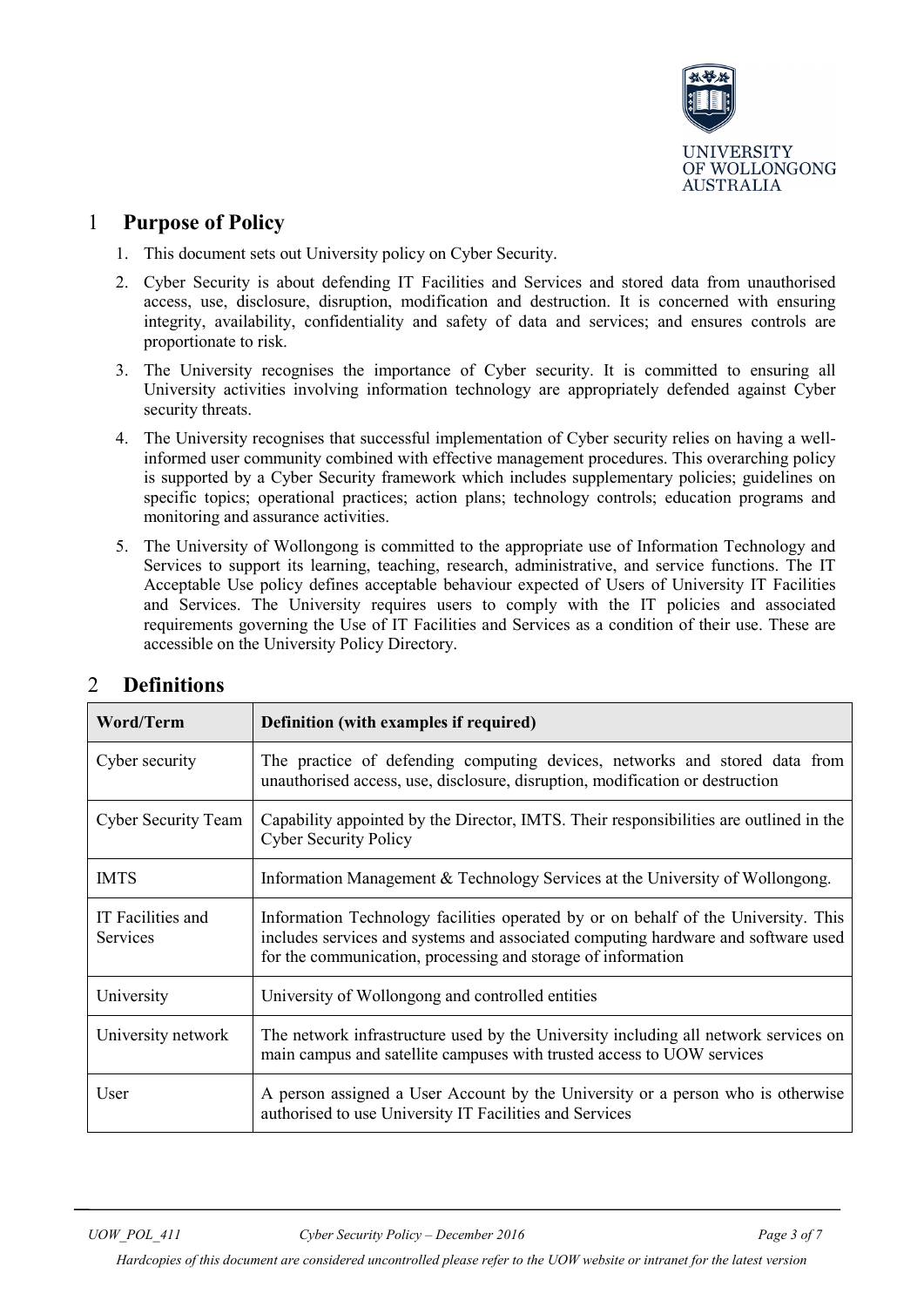

## <span id="page-3-0"></span>3 **Application & Scope**

- 1. This policy applies to all Users and devices of IT Facilities and Services at the University of Wollongong.
- 2. All Users should be aware of this policy, their responsibilities and legal obligations.
- 3. All Users and devices are required to comply with the policy and are bound by law to observe applicable statutory legislation.

## <span id="page-3-1"></span>4 **Policy Principles**

- 1. All University IT Facilities and Services will be protected by effective management of Cyber security risks.
- 2. Use of IT Facilities and Services must comply with University policies and relevant legislation. Examples of legal regulation include privacy, copyright, government information (public access), equal employment opportunity, intellectual property and workplace health and safety.
- 3. The IT Facilities and Services will be provided, managed, and operated such that:
	- a. The 'Critical Security Controls' maintained by the Centre for Internet Security are adopted to establish a broad and effective defensive base. This is an evidence based, pragmatic and practical approach that recognises an expert consensus agreement on priority controls. The Critical Security Controls have been matured by an international community of institutions and individuals that:
		- i. share insight into attacks and attackers, identify root causes, and translate these into classes of defensive action;
		- ii. document stories of adoption and share tools to solve problems;
		- iii. track the evolution of threats, the capabilities of adversaries, and current vectors of intrusions;
		- iv. map the Controls to regulatory and compliance frameworks and bring collective priority and focus to them;
		- v. share tools, working aids, and translations; and
		- vi. identify common problems (such as initial assessment and implementation roadmaps) and solve them as a community instead of alone.

These activities ensure that the Controls are a prioritized, highly focused set of actions that have a community support network to make them implementable, usable, scalable, and compliant with all industry or government security requirements.

- b. Security critical infrastructure, application services and data are individually identified and are subject to risk based management and additional controls as appropriate.
- c. A monitoring program is approved annually by the Director of IMTS to ensure ongoing effectiveness of cyber security that includes activities such as auditing, log and event analysis, vulnerability scanning and penetration testing.
- d. Disaster recovery plans for security critical applications and foundational IT infrastructure are developed and maintained and an associated testing program is approved annually by the Director of IMTS.

*Hardcopies of this document are considered uncontrolled please refer to the UOW website or intranet for the latest version*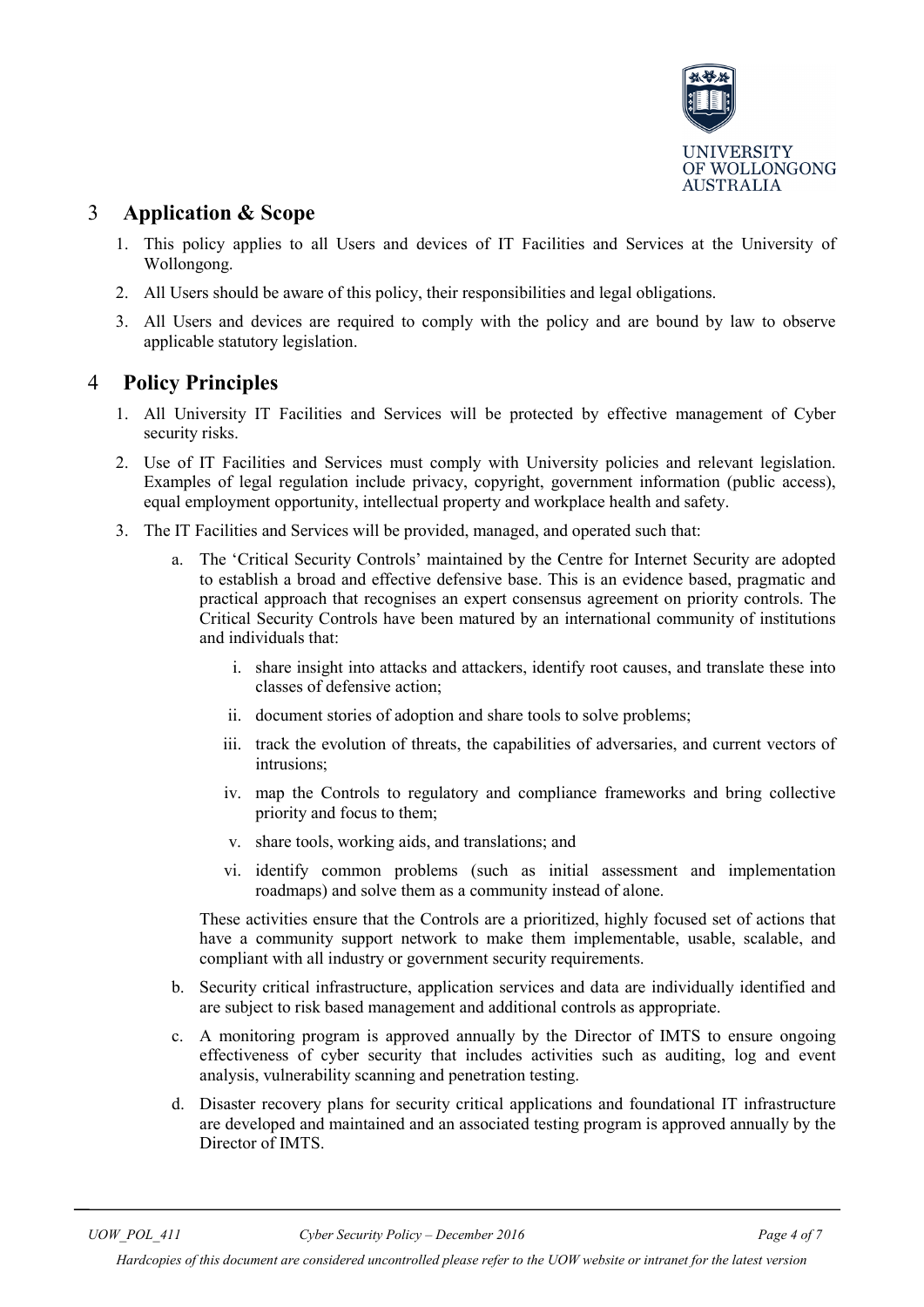

## <span id="page-4-0"></span>5 **Roles & Responsibilities**

#### **Director, IMTS**

- 1. The Director of IMTS has the following responsibilities:
	- a. taking carriage of the University Cyber Security Policy and supporting framework;
	- b. ensuring effectiveness of Cyber security measures through monitoring programs;
	- c. ensuring effectiveness of disaster recovery plans through a program of testing;
	- d. appointing a Cyber Security team;
	- e. approving complementary operational procedures to support this policy;
	- f. approving the isolation or disconnection of any equipment or IT Facility from the University network which poses a severe and unacceptable risk; and
	- g. reporting to appropriate governance bodies including the Risk, Audit and Compliance Committee on matters pertaining to cyber security.

#### **Cyber Security Team**

- 2. The Cyber Security Team has the following responsibilities:
	- a. owning and operating processes required by the cyber security policies and framework;
	- b. undertaking continuous development and improvement of cyber defences;
	- c. undertaking continuous monitoring and review of practices and defences;
	- d. conducting educational activities to ensure awareness of cyber security threats and defences; and
	- e. reporting all relevant security incidents and breaches in line with the [UOW Data Breach](https://intranet.uow.edu.au/content/groups/internal/@web/@gld/documents/doc/uow247641.pdf)  [Response Plan.](https://intranet.uow.edu.au/content/groups/internal/@web/@gld/documents/doc/uow247641.pdf)

#### **Risk, Audit and Compliance Committee**

- 3. The Risk, Audit and Compliance Committee has the following responsibilities:
	- a. monitoring cyber security risks and controls by reviewing the outcomes of cyber risk management processes and monitoring emerging risks; and
	- b. overseeing the adequacy of cyber security capability and controls.

#### **Staff with responsibility for managing any IT Facility or Service**

- 4. Staff whom manage any IT Facility have the following responsibilities:
	- a. developing, operating and managing the IT Facility according to University Cyber Security policies;
	- b. regularly monitoring and assessing the related cyber security controls to ensure ongoing effectiveness; and
	- c. immediately reporting all security incidents and breaches to the Cyber Security Team.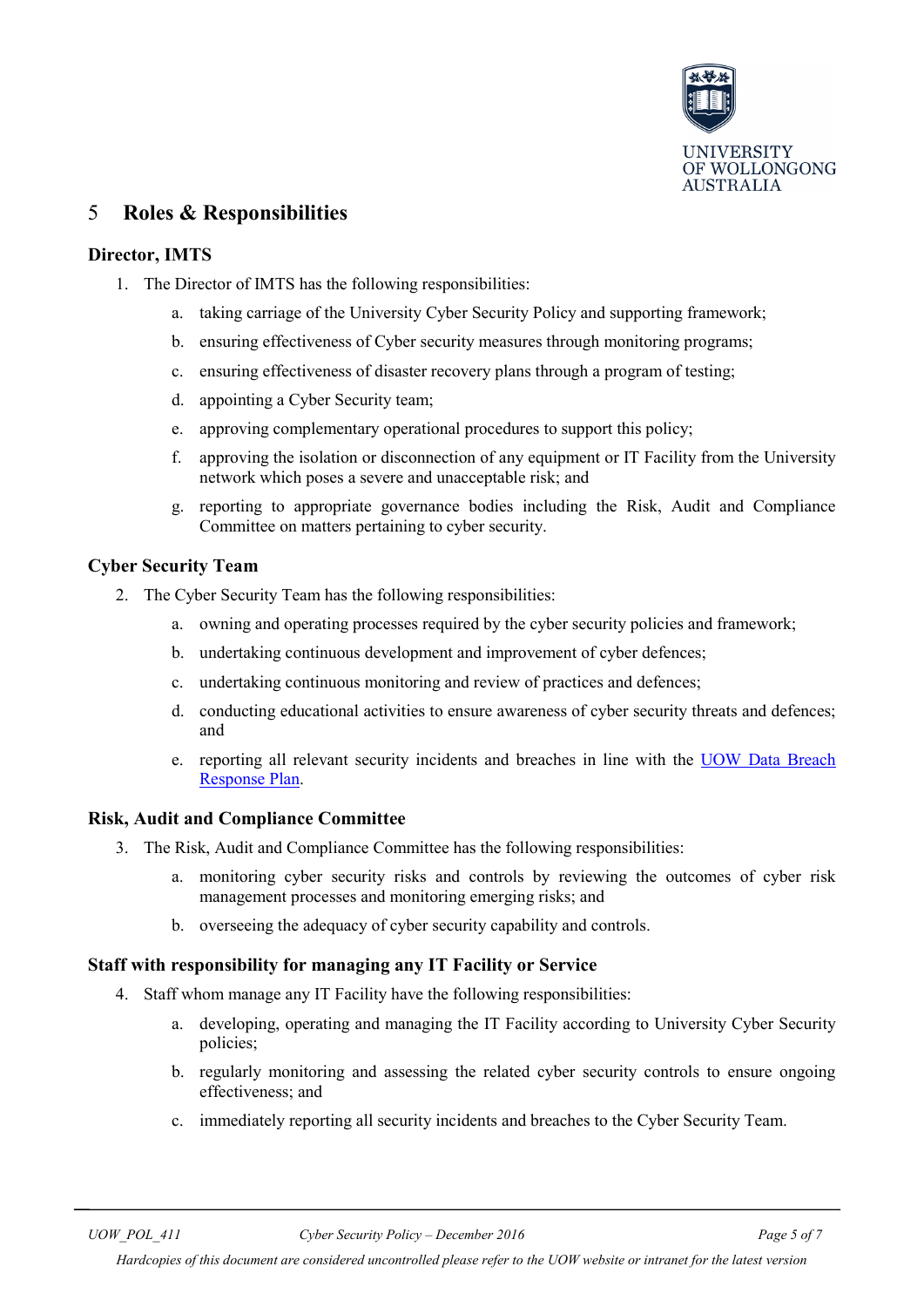

#### **Users of IT Facilities and Services**

- 5. Individual Users have the following responsibilities for themselves and their devices:
	- a. using IT Facilities and Services according to IT policies at all times;
	- b. being aware of the security requirements of the IT Facilities and Services they use, and take every precaution to safeguard their access to these systems against unauthorised use; and
	- c. immediately reporting any known or suspected security incidents and breaches to IMTS.